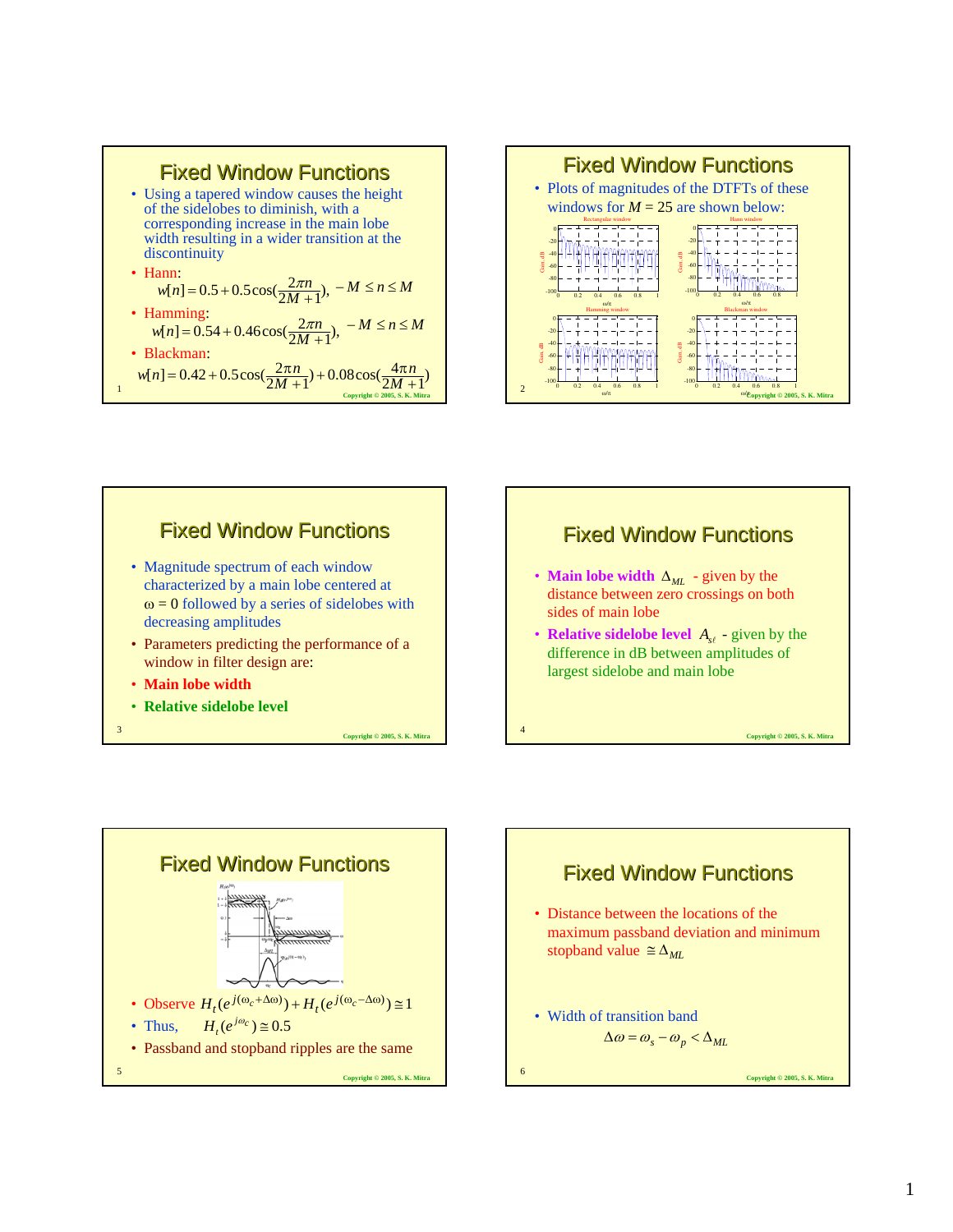

- To ensure a fast transition from passband to stopband, window should have a very small main lobe width
- To reduce the passband and stopband ripple δ, the area under the sidelobes should be very small
- Unfortunately, these two requirements are contradictory

<sup>7</sup> **Copyright © 2005, S. K. Mitra**









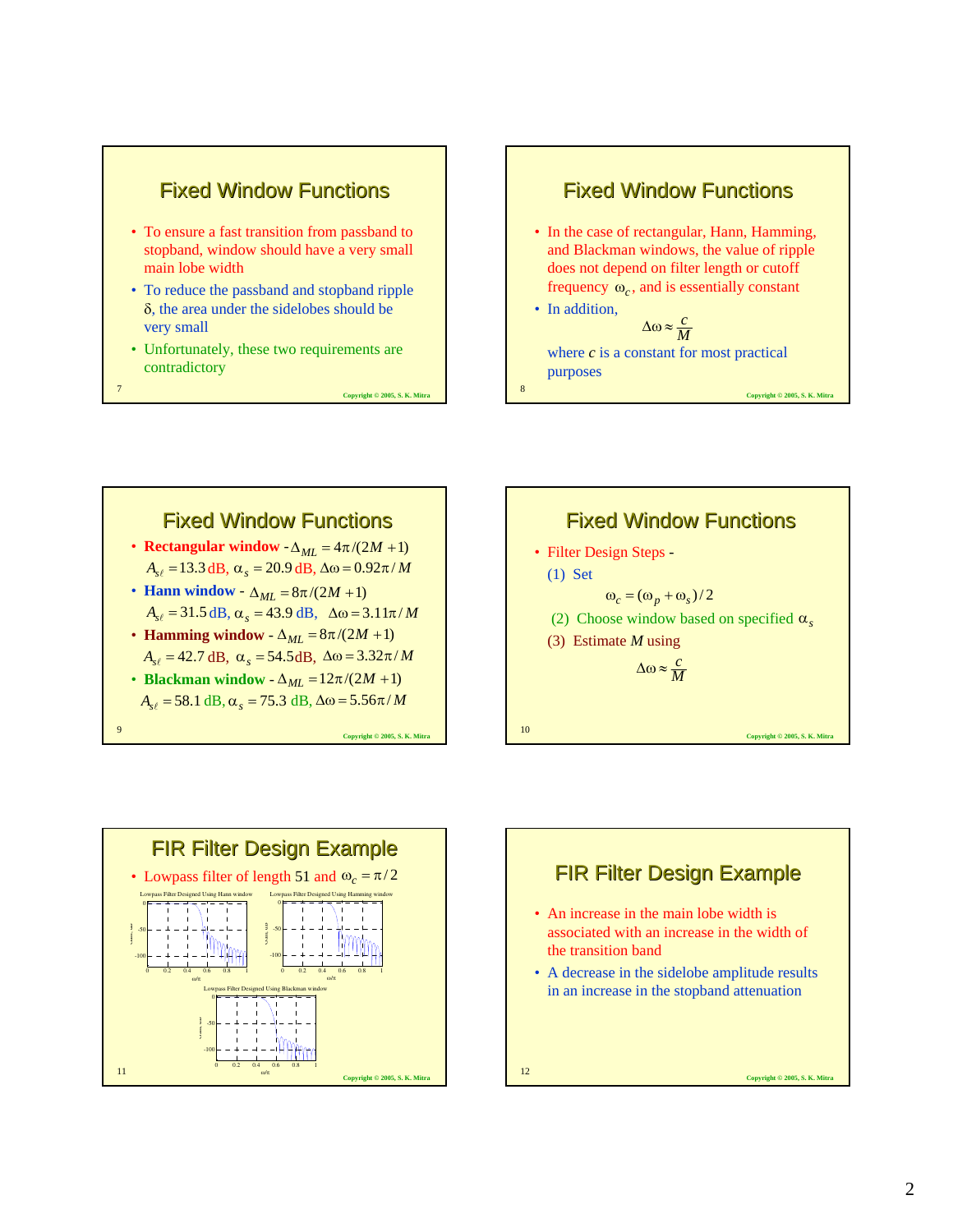







• For a given window length, it has the smallest main lobe width compared to other windows resulting in filters with the smallest transition band

<sup>16</sup> **Copyright © 2005, S. K. Mitra**